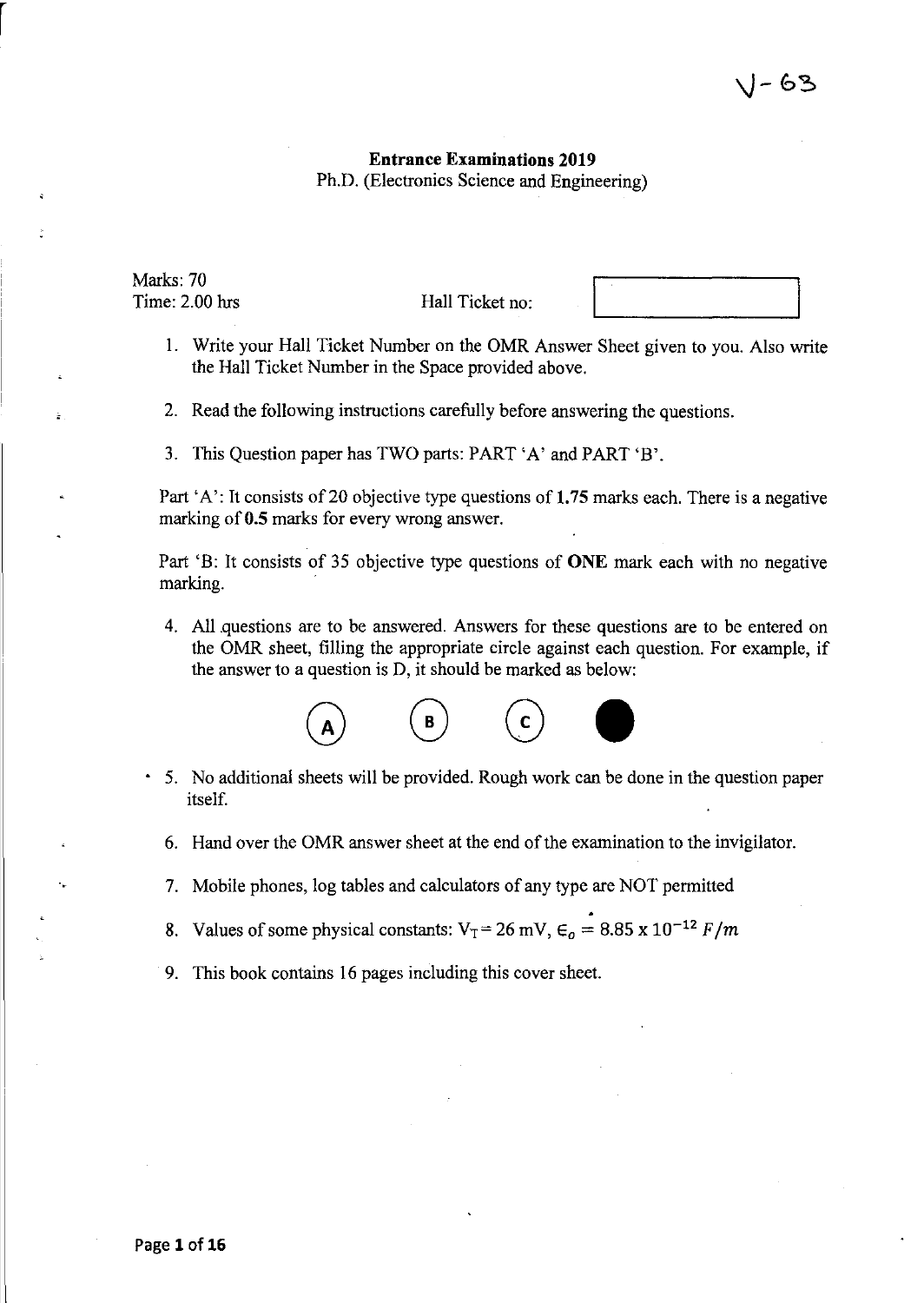ż,

# *This page is intentionally left blank*

Page Z of **16**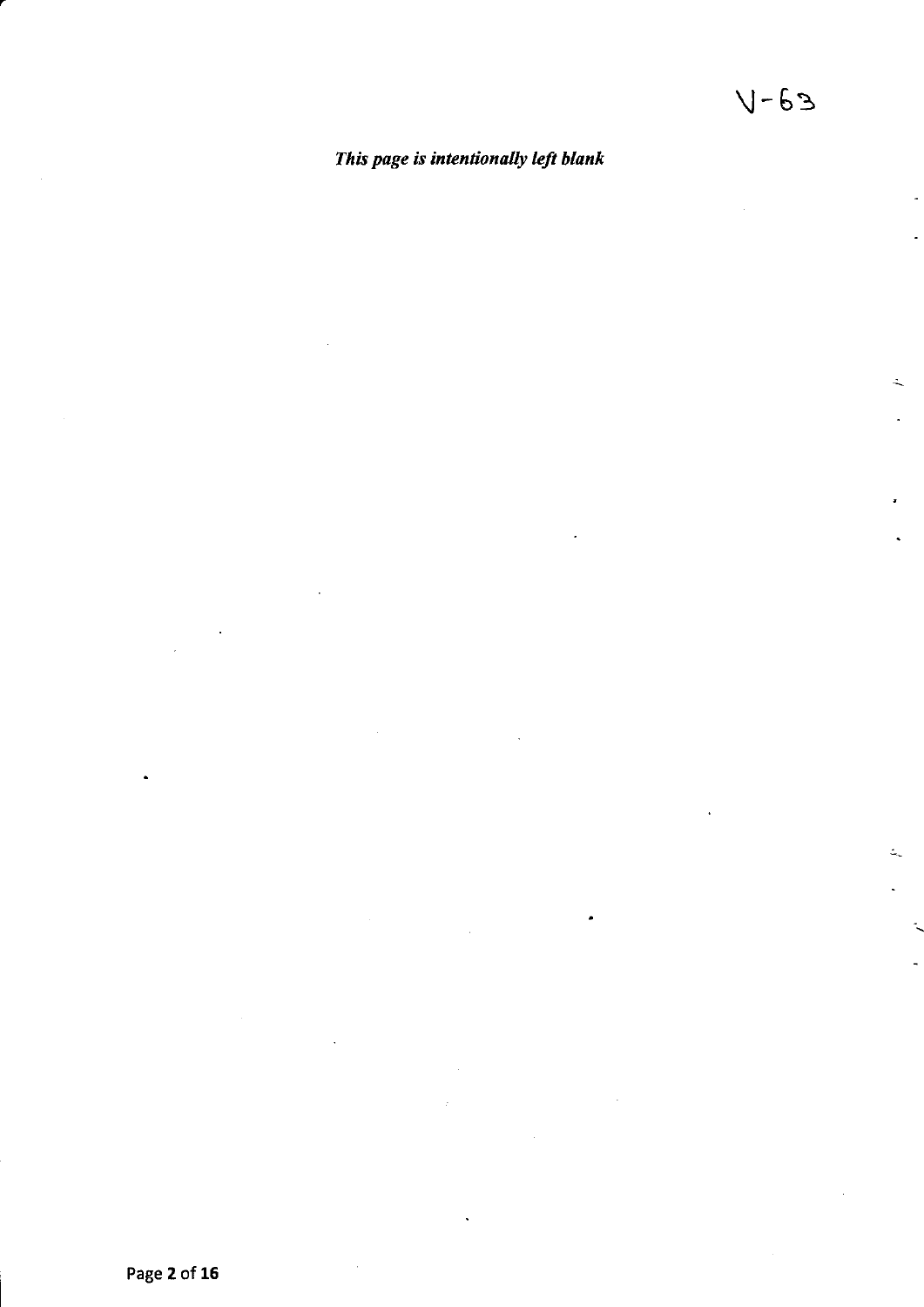### **PART-A**

I. The following pie chart shows the distribution (as percentage of value) of the office items used in the office throughout the year. Pens were then dropped from the budget requirements and the budget reduced by an amount equal to their cost. What is the current percentage of books in the reduced budget?



# **Budget**

- A. 3 B. 6.25 C. 5.76
- D.9
- 
- 2. The values of Market Share of 6 companies are distributed as shown in the following pie chart. If the value of market share of the company  $A$  is Rs 4000 crores, then the value of market share of companies  $C$  and  $D$  together is





- A. 24,363 crores
- B. 24,432 crores
- C. 24,864 crores
- D. 25,827 crores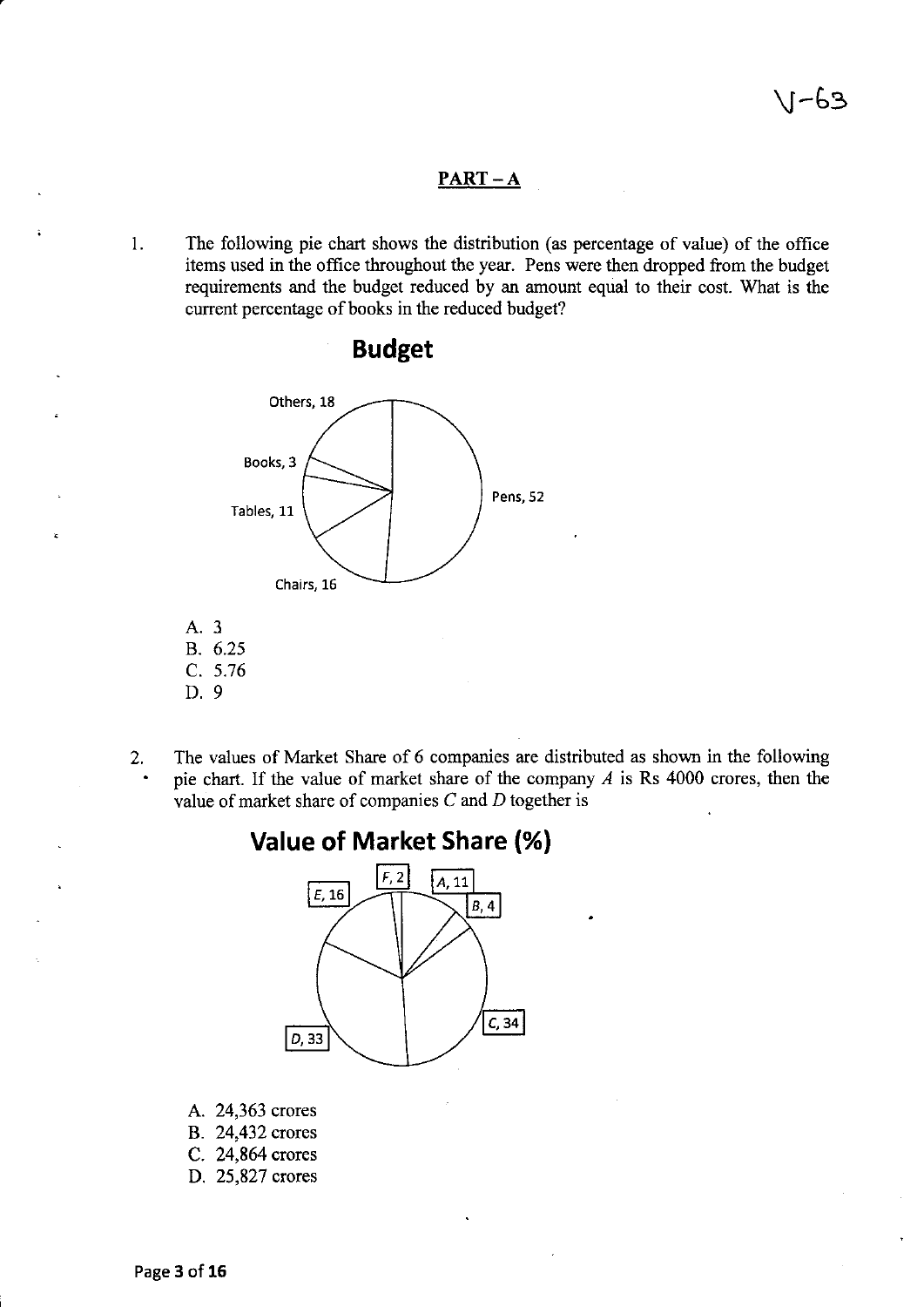- 3. The radius of a circle is 3.0±0.2 *em.* What is its circumference and its uncertainty?
	- A. 18.6, 1.0 B. 9.3,0.6 C. 18.9,1.3 D. 9.0,0.4

4. Which of the following is not an example of negative correlation;

- A. Volume and pressure of a perfect gas.
- B. Distance travelled by a train and energy consumed by the train.
- C. Age and eye-sight.
- D. Capacitance of a parallel plate capacitor and separation between its plates
- 5. Read the passage and answer the questions below it

"The Linear Integrated Circuit is one of the important components of electronics science and technology. It finds applications in equipment used in daily life such as mobile phones, washing machines, televisions and air-conditioners. It also enables the development of smart devices. However, smart devices have advantages and disadvantages. For example, they can make life better but they can also be misused to disseminate fake news."

Which of the following can be inferred from the above passage:

- A. Linear integrated circuits lead to smart devices
- B. All components of electronics science arid technology find applications in daily life
- C. All components of electronics science and technology leads to development of smart devices
- D. Smart devices lead to fake news
- 6. Which of the following cannot be inferred from the passage in the previous question?
	- A. Electronics science and technology can be used to develop smart devices
	- B. Air conditioners and mobile phones contain linear integrated circuits
	- C. Smart devices have advantages and disadvantages .
	- D. Washing machines and televisions are smart devices.
- 7. Two measured quantities with random errors are  $F = 5 \pm 3$ ,  $J = 2 \pm 4$ . What are the errors on F+J and F-J?
	- A. 5,-5 B. 7,1
	- C. 5,5
	- D. 7,-1

 $\ddot{\phantom{0}}$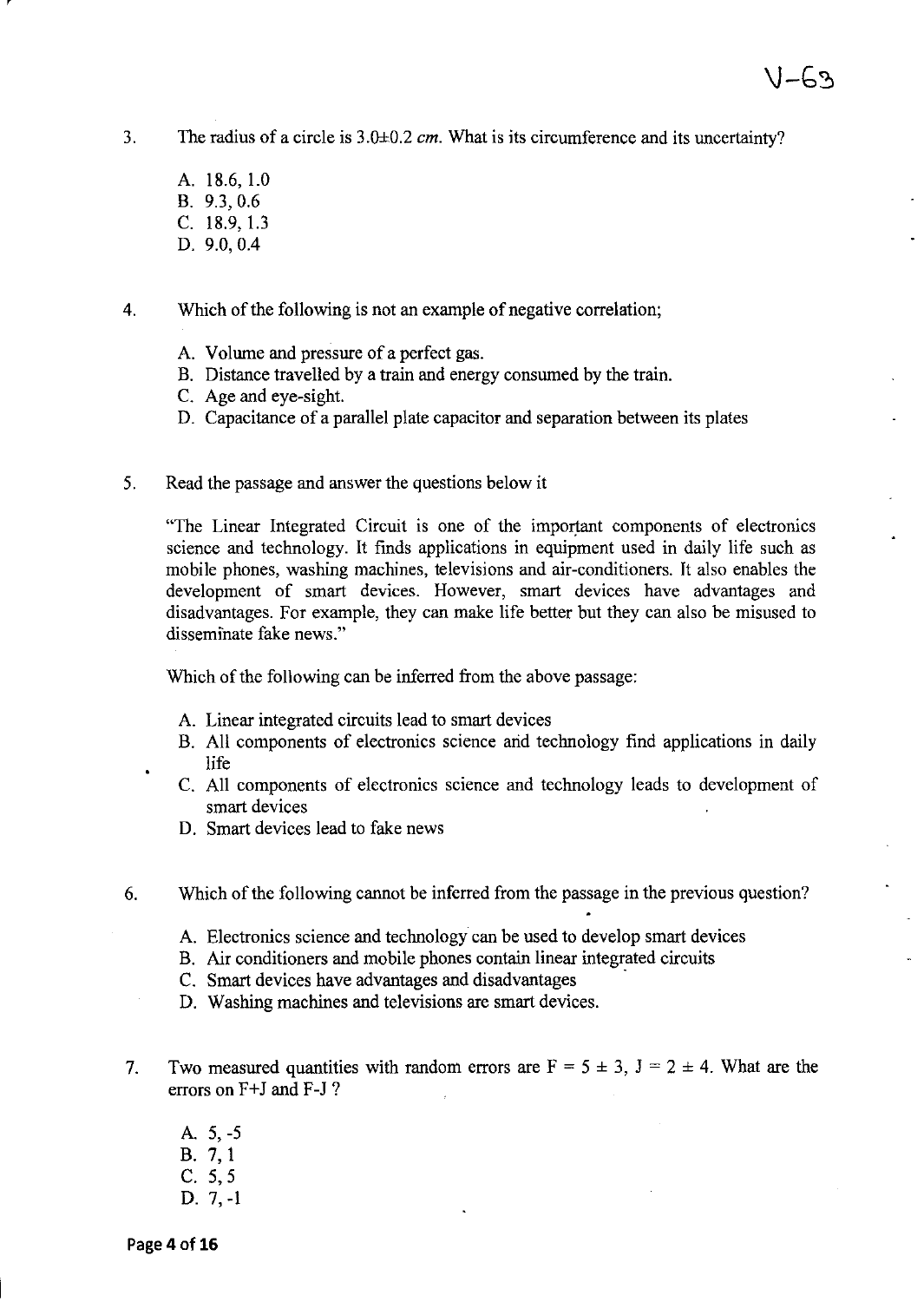- 8. Measurement of a quantity  $A$ , linearly related to a independent variable  $B$ , yields the values  $A=4.5$  at  $B=2$  and  $A=5.2$  at  $B=4$ . The values of *A* at  $B=5$  and  $B=10$  would be
	- A. 5.55 and 11.1 B. 5.55 and 7.3 C. 3.65 and 7.3 D. 5.6 and 7.2

9. The most appropriate method to measure the resistance of a metallic sample is

- A. Using a multi-meter
- B. Using two probes, one of which is a voltage probe and the other a current probe
- C. Using four collinear probes, passing a current through outer two probes and measuring the voltage developed across the inner two probes
- D. Using four collinear probes, passing a current through inner two probes and measuring the voltage developed across the outer two probes
- 10. If the standard deviation of a non-grouped set of 10 data points is 32, then the standard error of the mean is approximately
	- A. 3.2
	- B. 320
	- C. 101
	- D. 10.1
- 11. A measured quantity  $Z$  is determined to be 9.000. The correct way of writing the value of the product 125Z with appropriate number of significant digits is
	- A. 1125 B. 1125.000 C.  $1.13 \times 10^3$ D.  $112.5 \times 10^{1}$

12. The ages of a group of 5 people are 13,25,17,32, and 20' years. The mean and median age of the group are

A. 21.4,20 B. 21.4,32 C. 20,21.4 D. 20,20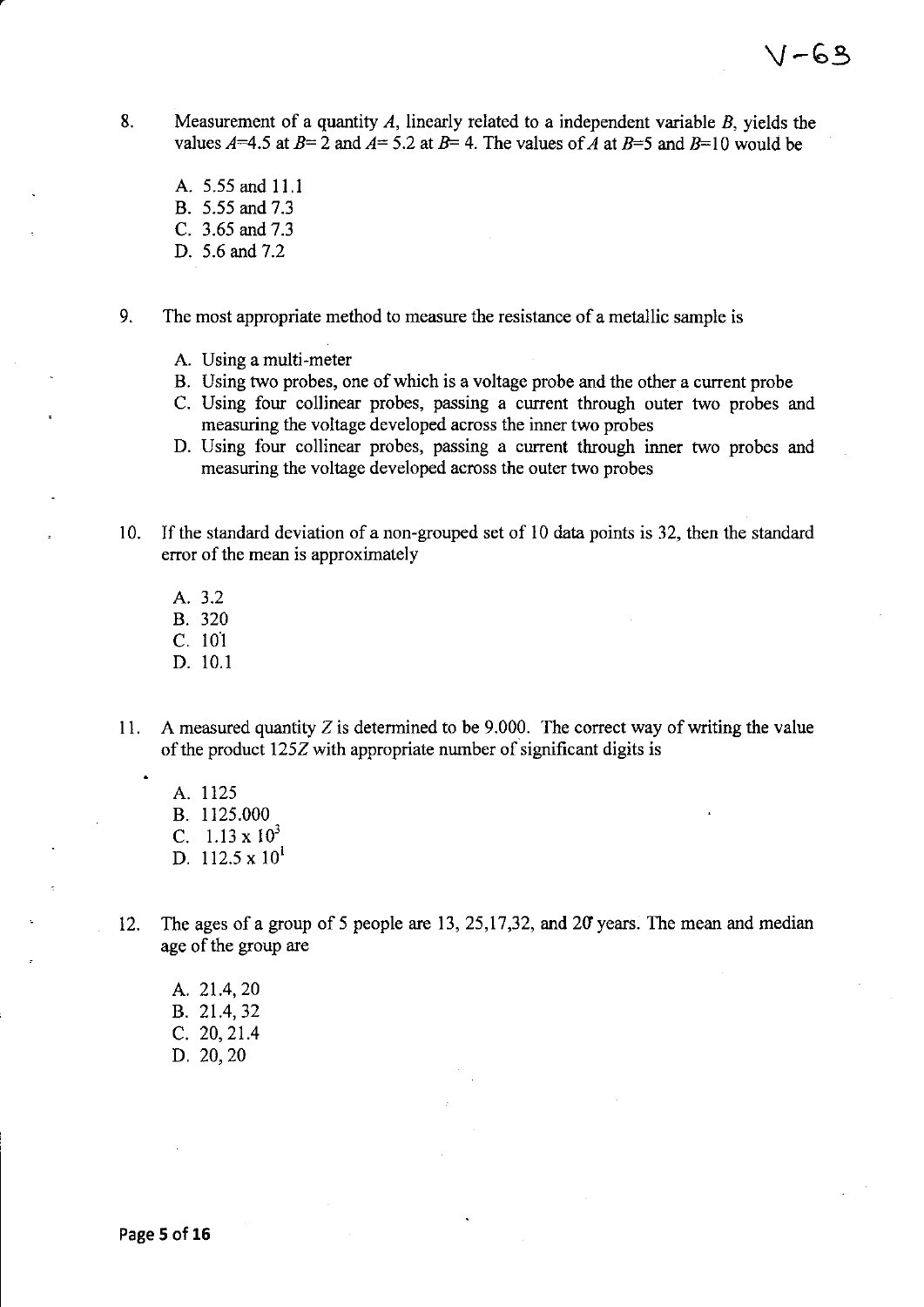- 13. When all the valance band states are occupied in a semiconductor, the sum over all wave vectors of occupied states is
	- A. A finite non-zero number
	- B. Infinite
	- C. Zero
	- D. Equal to the sum over all wave vectors in the conduction band
- 14. The conductivity of an intrinsic semiconductor measured at 77 K, 273 K and 300 K is  $C_{77}$ ,  $C_{273}$  and  $C_{300}$  respectively. Which of the following relations is correct
	- A.  $C_{77} > C_{273} = C_{300}$
	- B.  $C_{77} < C_{273} = C_{300}$
	- C.  $C_{77} > C_{273} > C_{300}$
	- D.  $C_{77} < C_{273} < C_{300}$
- 15. The refractive index of all metals at microwave frequencies is
	- A. Less than unity
	- B. Unity
	- C. Greater than unity
	- D. No refractive Index
- 16. A lady *F* has two brothers *K* and *P* and two daughters Land J. *L* is married to *K* and they have a son *M. P* has a daughter *D* and J has a son Z. The relationship between Z and *M;* J and *M;* and *D* and *F* are respectively
	- A. Z is nephew and cousin of *M;* J is cousin and aunt of *M; F* is aunt of *D*
	- B. Z is uncle of *M;* J is mother of *M; F* is aunt of *D*
	- C. *M* is uncle of and cousin of *D*; *J* is cousin of *M*; *D* is aunt of *F*
	- D. M and Z are brothers; J is aunt of M; F is D's mother
- 17. The missing number in the series 55,47,59,43,.... is
	- A. 39
	- B. 63
	- C. 55
	- D.47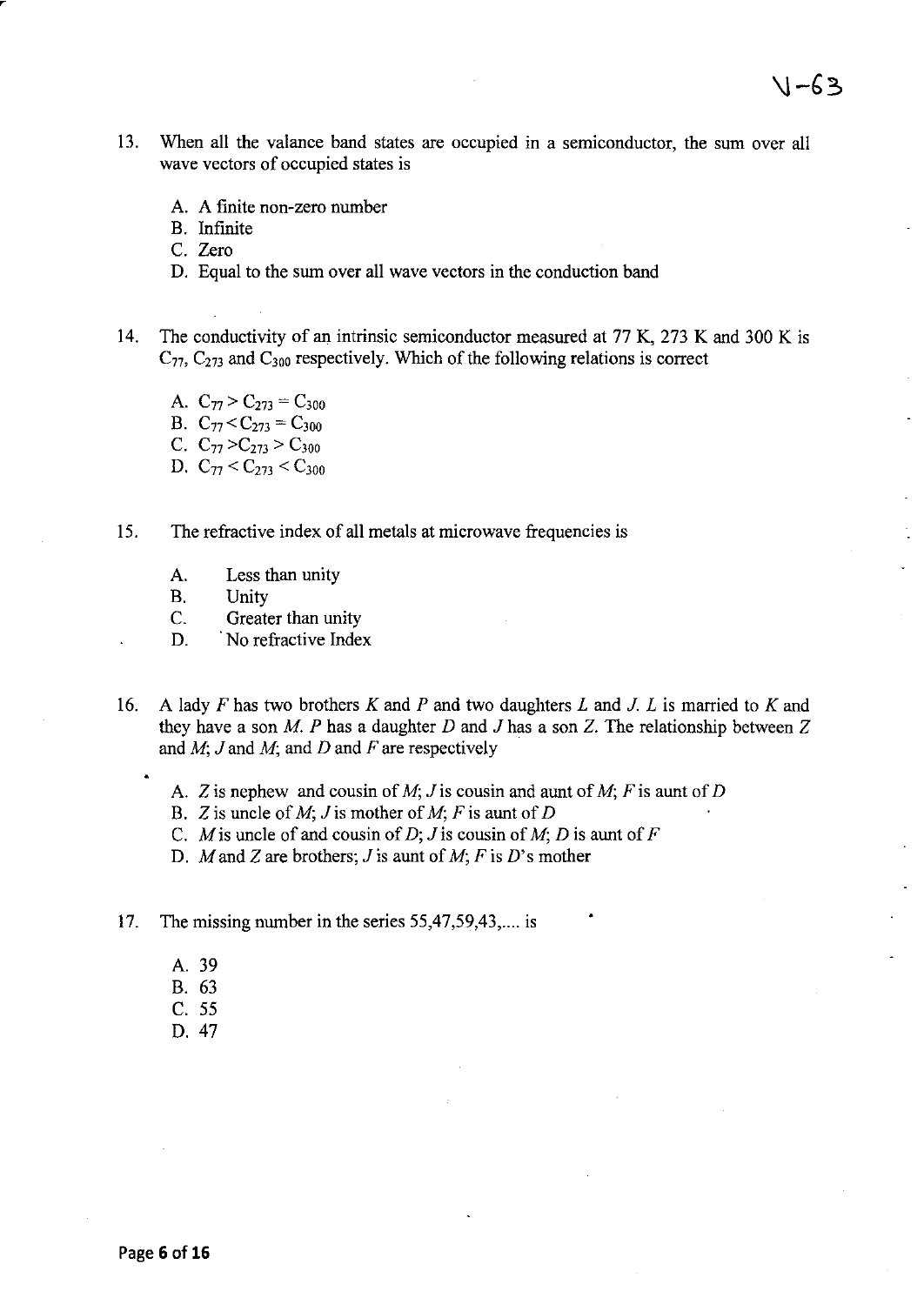18. The coordinates of a point on the straight line  $L_1$  are (1,2), on the straight line  $L_2$  are  $(4,5)$  and on the straight line  $L_3$  are  $(1,6)$ . If all the straight lines pass through the origin, then the slopes  $m_l$ ,  $m_2$  and  $m_3$  are related as

A.  $m_1 < m_2 < m_3$ B.  $m_l > m_2 > m_3$ C.  $m_1 > m_2 > m_3$ D.  $m_1 > m_2 < m_3$ 

19. Two straight lines  $L_1$  and  $L_2$  have slopes  $m_1$  and  $m_2$  respectively in the ratio of 2:1. Line  $L_1$  passes through the origin. The line  $L_2$  passes through a point  $(x_2, y_2)$  and has a y-intercept, c. If the coordinates of a point on  $L_1$  are  $(x_1, y_1)$  then the relationship between  $y_1$  and  $y_2$  is

A.  $y_l = [2m_lx_l/(m_lx_l+2c)]y_l$ B.  $y_l = [m_l x_l/(m_l x_2+c)]y_2$ C.  $y_1 = [m_1x_1/(m_1x_2+2c)]y_2$ D.  $y_1=[2m_1x_1/(m_1x_2+c)]y_2$ 

20. If  $\vec{A} = 5\hat{i} + 4\hat{j}$  and  $\vec{B} = 3\hat{i} + 4\hat{k}$ , the value of  $\vec{A} \cdot \vec{B}/|\vec{B}|$  is

A. 9 B. 6.2 C. 3 D. 12.6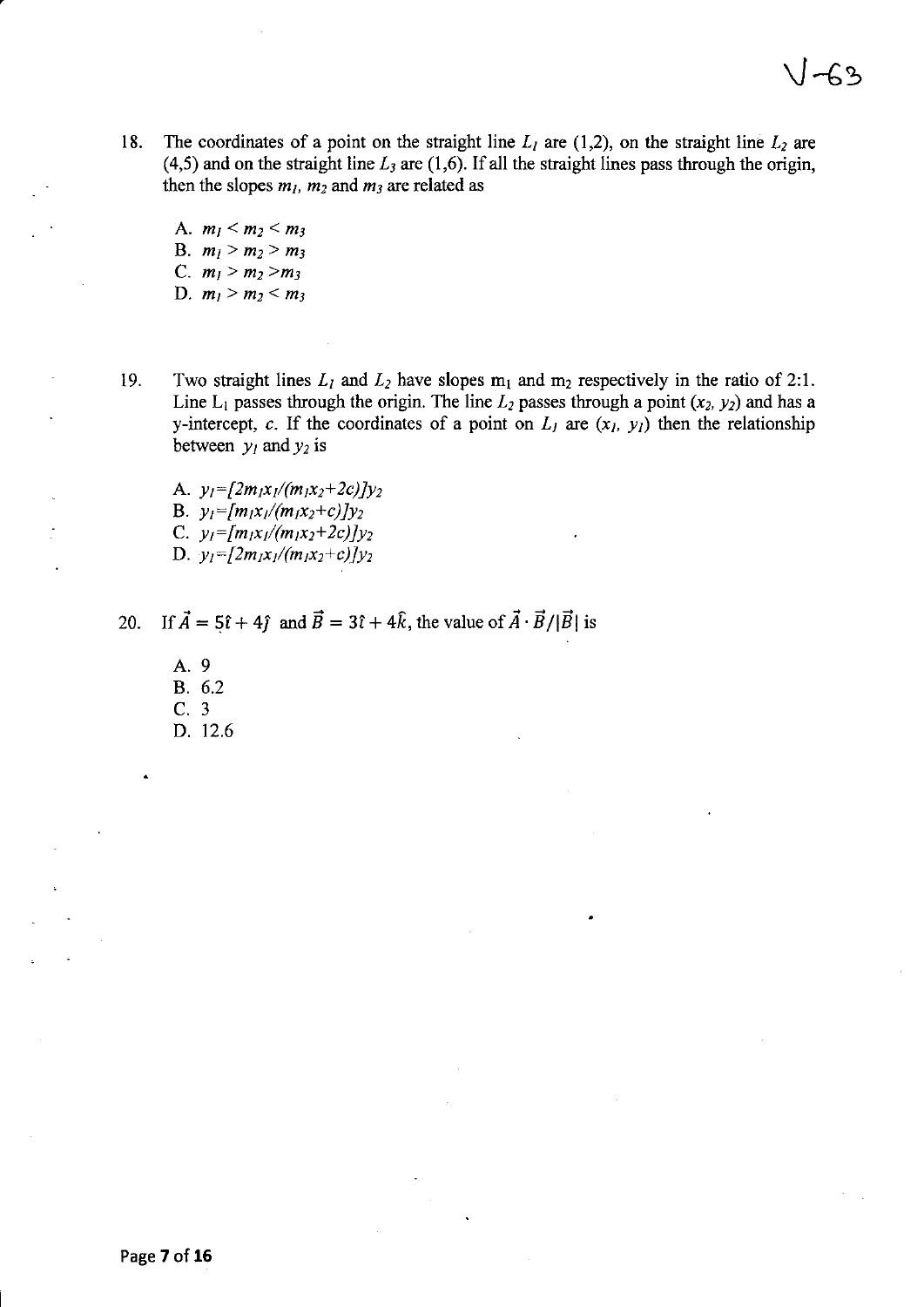### **PARTB**

- 21. If the resistance in the collector circuit of a common-emitter amplifier is short circuited, then the small signal gain of this amplifier
	- A. remains unchanged
	- B. will be zero
	- C. will be infinite
	- D. will change depending on the  $\beta$  of the transistor
- 22. The output voltage  $V_0$  of the following circuit is (assume the diode and operational amplifier are ideal)



23. If the drain-to-ground voltage in the circuit shown below, is measured to be 6 V, then the gate-to-source voltage  $(\bar{V}_{GS})$  is approximately



A.OV B. -6V C. -2.34V D. -1.17V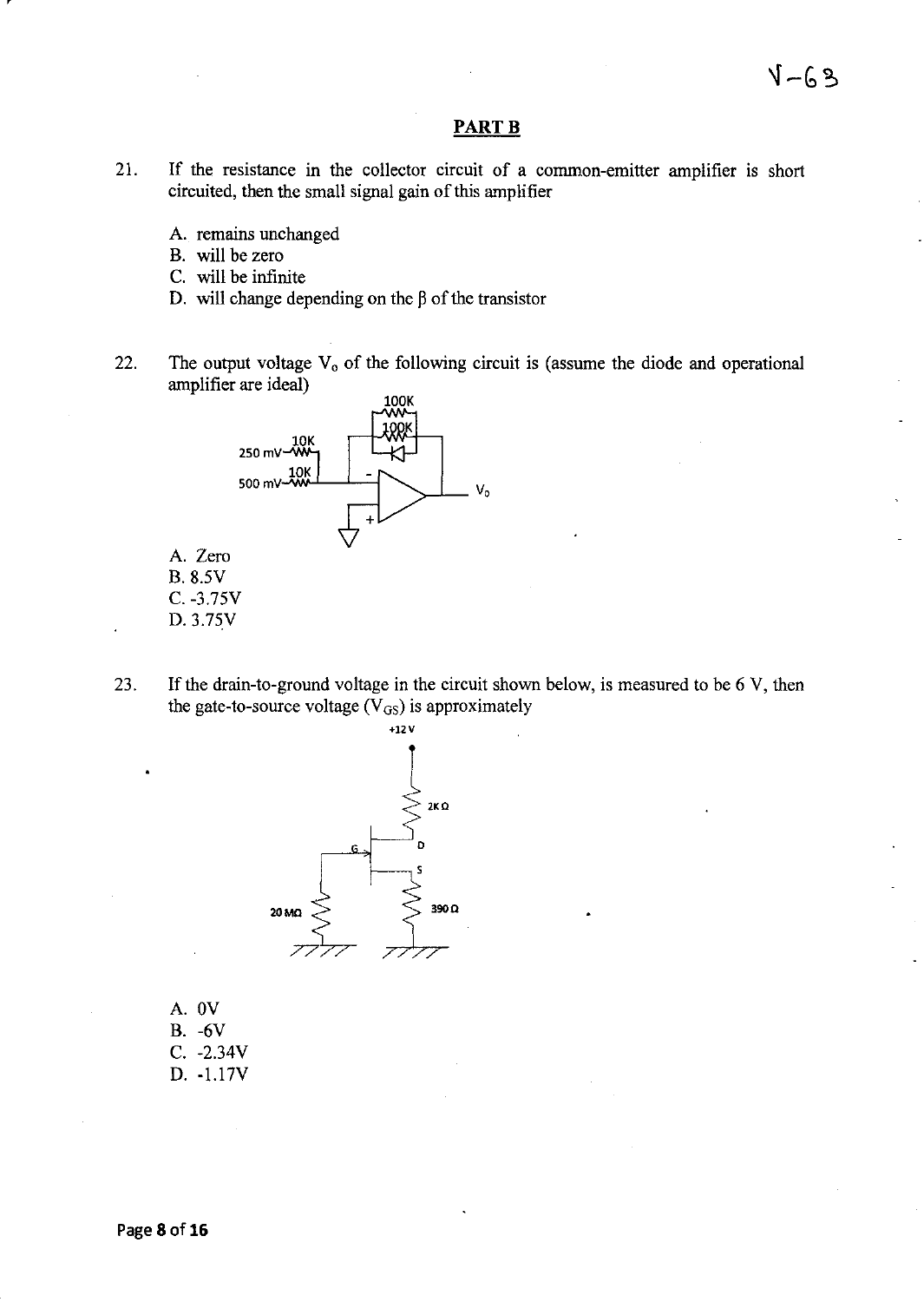24. If each Zener diode in the following circuit has a breakdown voltage of 6V, what is the output waveform, for an input sinusoidal waveform with r.m.s. voltage of 5V?



- A. Output waveform is same as input waveform
- B. Sinusoidal waveform but clipped on the positive side at 6V
- C. Sinusoidal waveform but clipped on the negative side at 6V
- D. Sinusoidal waveform but clipped on both the positive and negative side at  $\pm 6V$

25. Conductivity of a non-magnetic stainless steel is about 50 times less than that of copper. If cavities of equal geometry and dimensions are made with each of these metals, then which of the following statements is true about the cavity resonant frequency for the dominant mode?

- A. Both steel cavity and copper cavity will have the same resonant frequency and the same dominant mode
- B. Steel cavity will have a higher resonant frequency than the copper cavity
- C. Copper cavity will have a higher resonant frequency than the steel cavity
- D. Both steel cavity and copper cavity will have the same resonant frequency but different dominant modes
- 26. Which one of the following conditions will not guarantee a distortion less Transmission Line? (R,G,L,C refer to standard notations used in transmission line theory and  $\omega$  is the angular frequency of the propagating wave)
	- A.  $R = 0$ ,  $G = 0$
	- $B. LG = RC$
	- C.  $R \gg \omega L$ ,  $G \gg \omega C$
	- D.  $R \ll \omega L$ ,  $G \ll \omega C$
- 27. A plane electromagnetic wave is incident normally on a good conductor. If the frequency of the wave is increased four times, then the skin depth will
	- A. Increase by a factor of 2
	- B. Decrease by a factor of 4
	- C. Increase by a factor of 4
	- D. Decrease by a factor of 2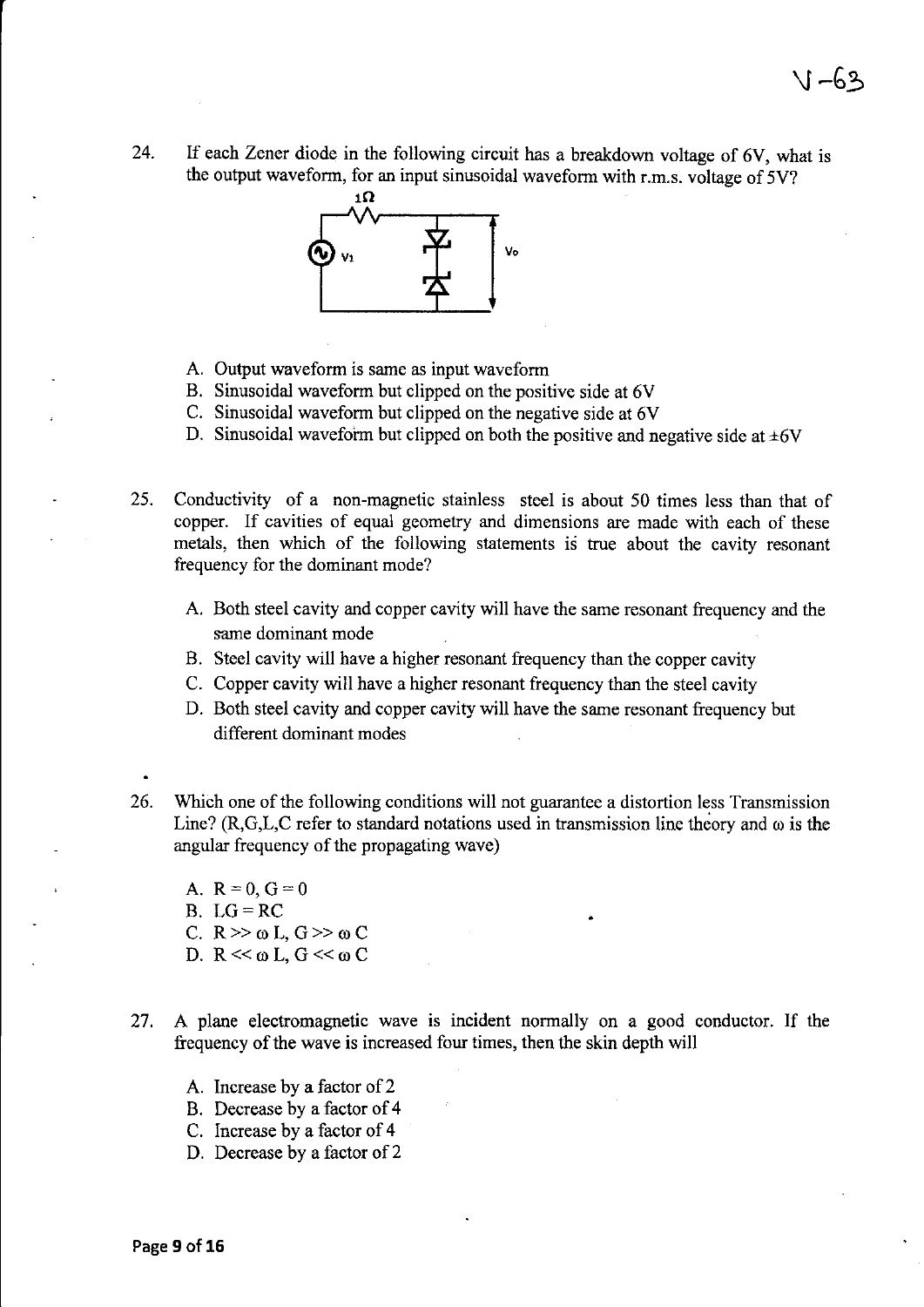28. A waveguide operated below its cutoff frequency can be used as

A. Load

r

- B. Low pass filter
- C. Attenuator
- D. Impedance matching element

29. A Pulse communication system that is inherently immune to noise is

- A. Pulse Code Modulation
- B. Pulse Amplitude Modulation
- C. Pulse Position Modulation
- D. Pulse Width Modulation

30. Which of the following antennas will radiate power in circularly polarized waves?

- A. Dipole Antenna
- B. Helical Antenna
- C. Yagi- Uda Antenna
- D. Hom Antenna

31.  $(e^{j\theta})^n + (e^{j\theta})^{-n}$  is

- A. *2cos nO*
- B.  $(e^{j\theta})^{2n}+I$
- C. 2*j* sin  $n\theta$
- D.  $(e^{j\theta})^n+1$

32. The solution for  $dy/dx = (2\cos 2x)/(3+2y)$  with  $y(0) = -1$ , is

- A.  $4y+y^2-2 \sin 2x=0$
- B.  $3y+y^2+2 \sin 2x = 0$
- C.  $8y + \cos 2x + 4y \sin 2x = 0$
- D.  $6y+2x-sin^2x+cos^2x=0$

33. The Eigen-values of the matrix  $\begin{bmatrix} 5 & 4 \\ 1 & 2 \end{bmatrix}$  are

- A. 6,1 B. 1,-7 C. 6,-1
- D. 7,1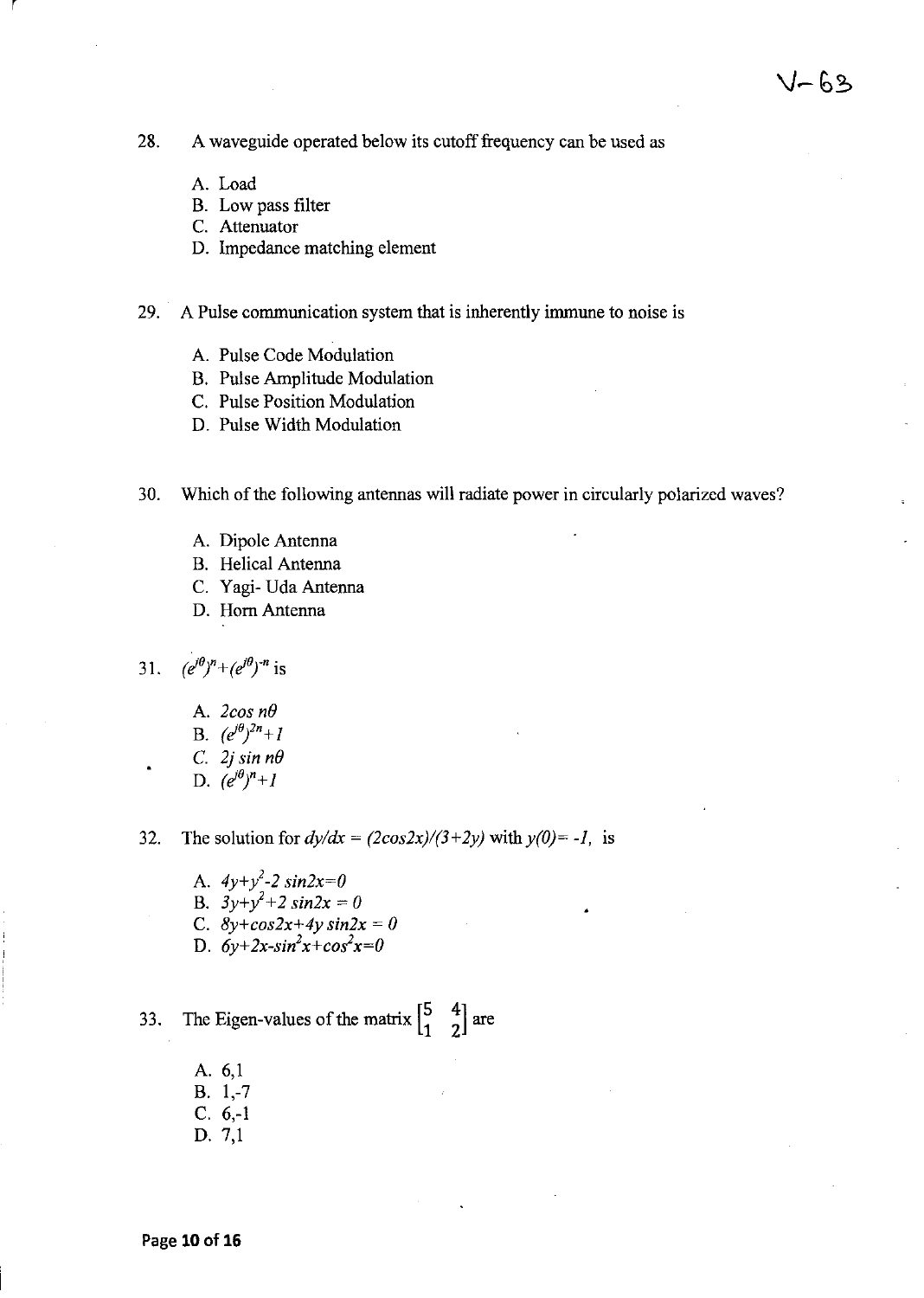- 34. A die has six faces marked 1 to 6. If 2 such dice are thrown, what is the probability that the sum of the numbers on the top faces is 6?
	- A. 5/6

r

- B. 3/36
- C. 5/36
- D. 1/6
- 35. A 8-bit successive approximation Analog to Digital Convertor is operated with a clock frequency of 100 kHz and reference voltage of IOV. The conversion time and resolution respectively are
	- A. 10µS, 1.25V  $B. 80 \mu S, 1.25 V$ C. 2.56mS, 40mV D.  $80\mu S$ ,  $40mV$
- 36. The open loop voltage gain of negative feedback ampiifier is dropped from SO dB to 60 dB. If the feedback factor of the amplifier is 0.01 then the closed loop gain will be approximately  $(log_{10}3=0.477)$ 
	- A. Decrease by 1 dB
	- B. Decrease by 5 dB
	- C. Decrease by 10 dB
	- D. Decrease by 20 dB
- 37. The Laplace transform of  $u(t-t_0)$ , where  $u(t)$  is the unit function, is
	- A. *e-sto*  s  $B.$   $se^{-st}$ C.  $\frac{c}{s}$ D. se+s*to*

38. If  $\vec{F} = 4xy\hat{i} + 2z\hat{j} - 6yz\hat{k}$ , then curl  $\vec{F}$  is

A.  $(6z + 2)\hat{i} - 4x\hat{k}$ B.  $-(6z+2)\hat{i}+4x\hat{k}$ C.  $-(6z + 2)\hat{i} - 4x\hat{k}$ D.  $-(6z-2)\hat{i}+4x\hat{k}$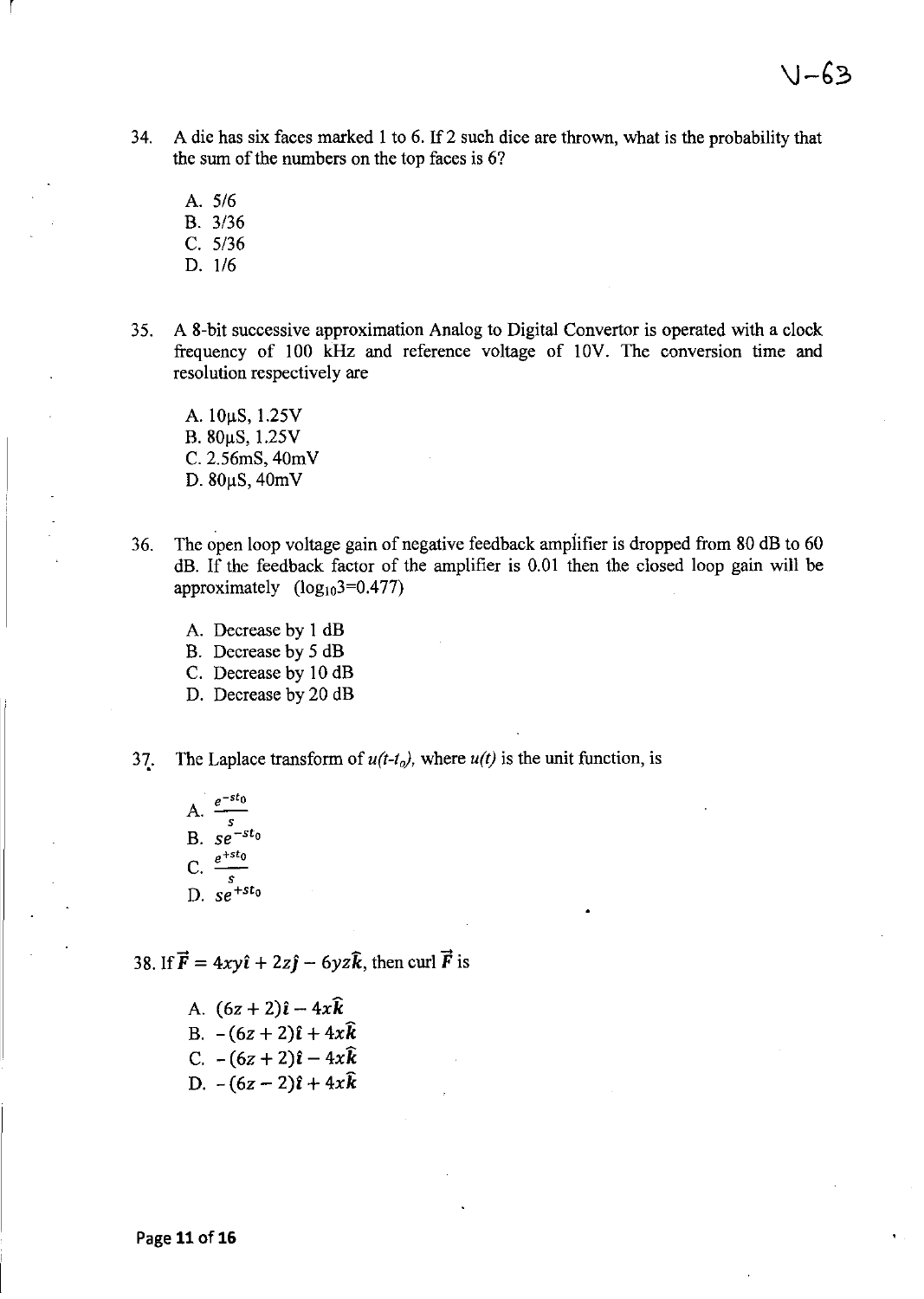- 39. A safety circuit in a motorbike needs to generate a stop signal'S' to stop the motorbike engine, whenever either of the following conditions occurs: (a) the rider is not wearing a helmet or (b) the rider is not having both his hands on the respective handles of the bike. The rider wearing the helmet is indicated by a logic HIGH signal *'M'*. Indicators Q and R on the left and right handle produce a logic HIGH signal whenever the rider grips the handle. The logic expression to produce a HIGH output 'S' for the stated condition is
	- A.  $\overline{M\cdot Q\cdot R}$ B.  $\overline{\overline{M} \cdot 0 \cdot R}$ c. *M+Q ·R*
	- D.  $\overline{M\cdot Q\cdot R}$
- 40. In the circuit given below, if the propagation delay due to each gate is 'd' nanoseconds, then which of the following timing diagram corresponds to the circuit

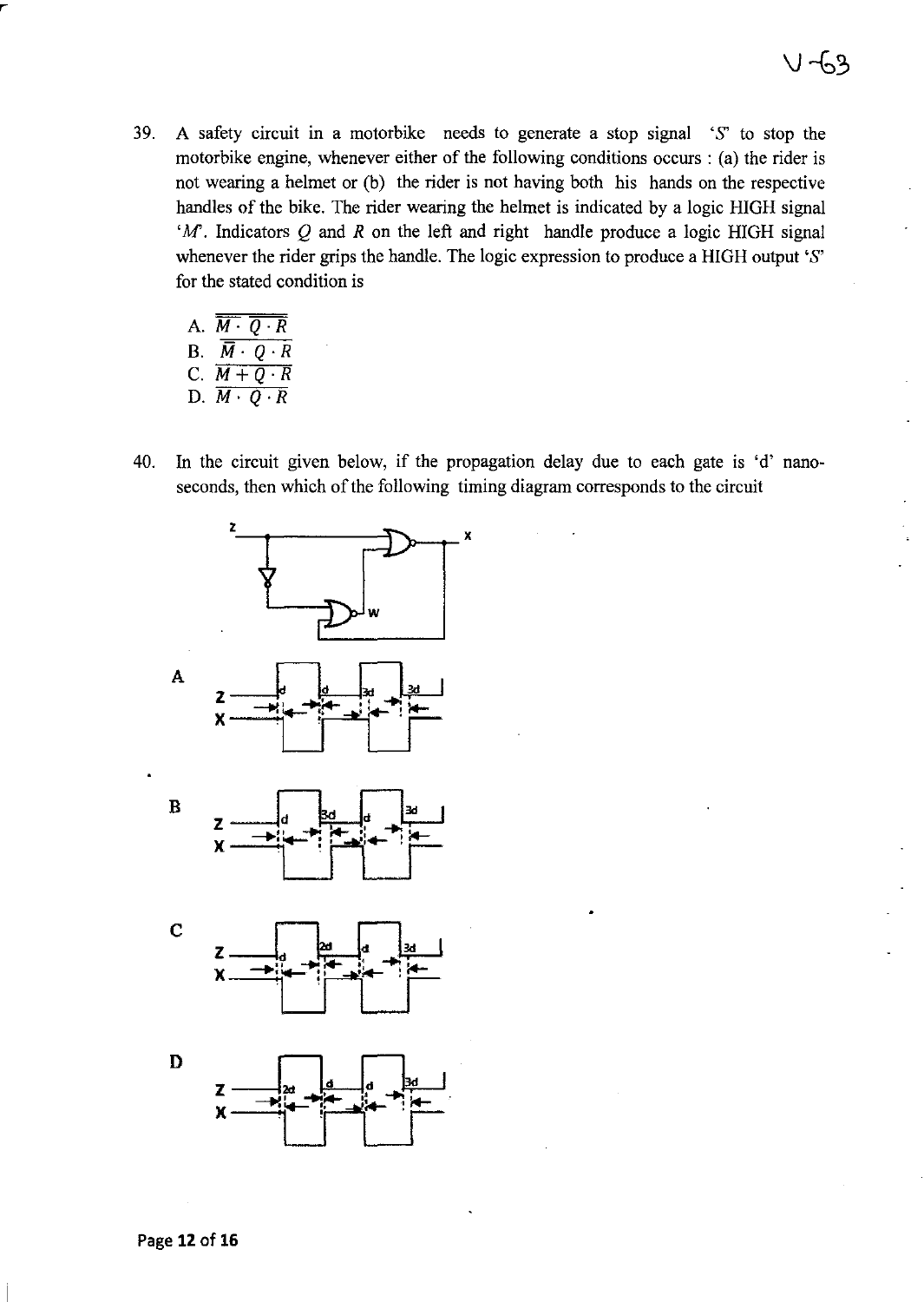41. Which of the following expressions is equivalent to the Boolean expression, *Y=A* + *BC* 

V-63

A. A *+B*  B. *A+B+C*  C. *(A+B){A+C)*  D.  $(A+B)(B+C)$ 

42. An inductor can be converted into a capacitor, using a section of transmission line, by

- A. Series connecting the inductor with a quarter wave line
- B. Series connecting the inductor with a half wave line
- C. Shunt connecting the inductor with a quarter wave line
- D. Shunt connecting the inductor with a half wave line

43. A transmission line of  $50\Omega$  characteristic impedance is terminated with a  $100\Omega$ resistance. The minimum impedance measured on the line is

- A.  $0\Omega$
- B.  $25\Omega$
- C.  $50\Omega$
- D.  $100\Omega$
- 44. A 50  $\Omega$  lossless transmission line has a pure reactance of (j100)  $\Omega$  as its load. The Voltage Standing Wave Ratio in the transmission line is
	- A. 1/2
	- B. 2
	- C.4
	- D. Infinity
- 45. The mobility of electrons in pure GaAs at 300 K is 8500 cm<sup>2</sup>/V.s. The diffusion coefficient for electrons in GaAs at 300 K is approximately.
	- A.  $138.12 \text{ cm}^2/\text{s}$ B.  $4250 \text{ cm}^2/\text{s}$ C.  $400 \text{ cm}^2/\text{s}$ D. 221  $\text{cm}^2/\text{s}$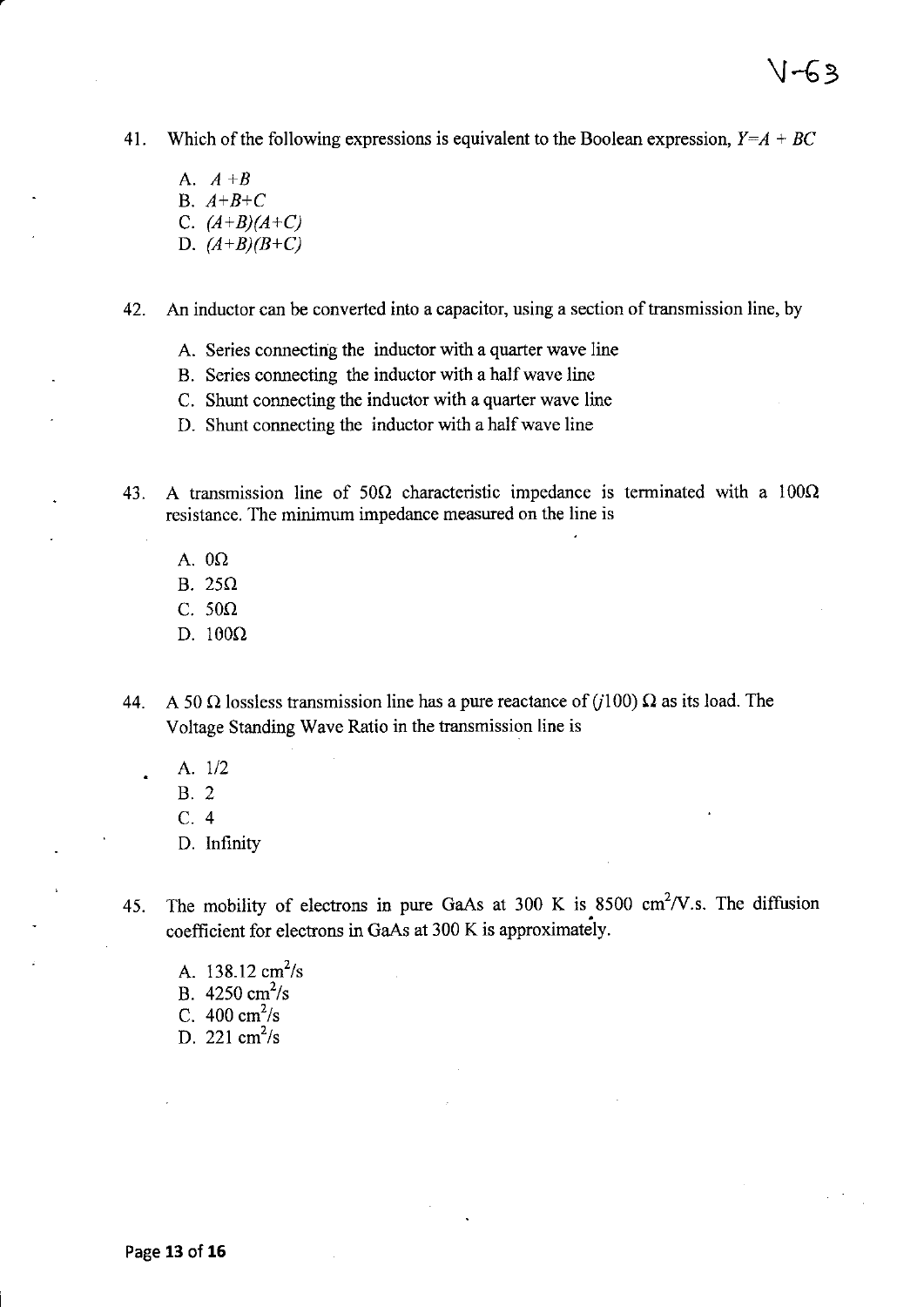46. The resistivity of a material is found to decrease with increase in temperature, except for a plateau in a certain temperature range. The material is most likely

 $1 - 63$ 

- A. An extrinsic semi-conductor
- B. An insulator
- C. Ametal
- D. An intrinsic semi-conductor
- 47. As the doping concentration in the channel of JFET increases, the magnitude of its threshold voltage
	- A. Remains unchanged
	- B. Decreases
	- C. Increases
	- D. Decreases at small concentrations and saturates
- 48. Which of the following pole-zero plots correspond to the transfer function of a causal but unstable system?



- 49. A student measures the mass of an object 10 times using the same balance and gets the following values in grams: 10.58, 10.48, 10.50, 10.52, 10.54, 10.50, 10.56, 10.51, .10.53,10.55. Which of the following statements describes the obtained values correctly
	- A. These values are obtained due to systematic errors in measurement
	- B. These values are obtained due to propagating errors in measurement
	- C. These values are obtained due to random errors in measurement
	- D. These values are obtained due to errors in calculation.
- 50. For radiative recombination to occur in an indirect band gap semi-conductor, which of the following conditions need *not* be satisfied?
	- A. The process must involve absorption or emission of a phonon
	- B. The phonon momentum should be equal to the difference in electron and hole momenta
	- C. The energy of emitted photon must be less than the band gap energy
	- D. The phonon momentum should be equal to the emitted photon momentum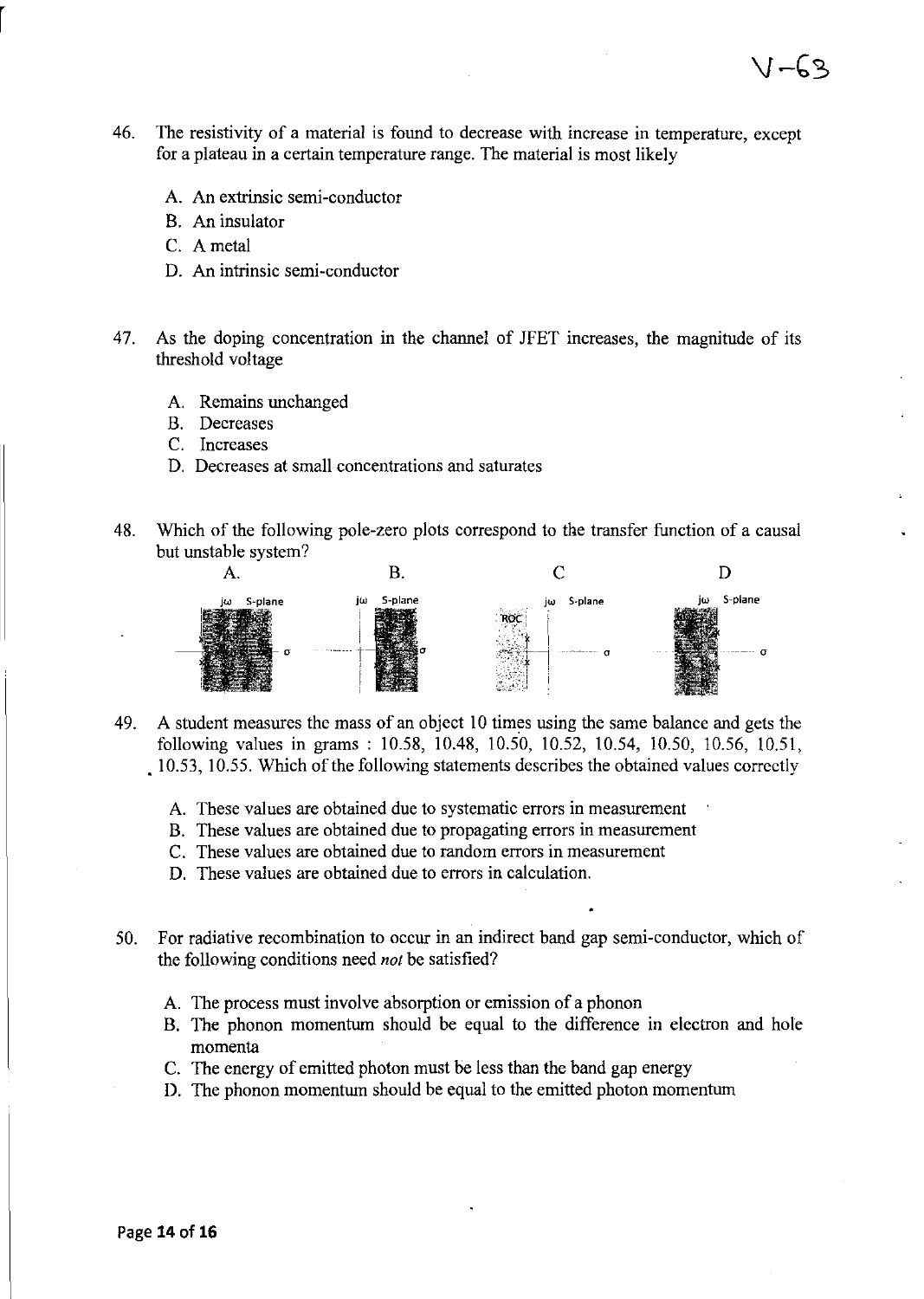V-63

51. A linear, time-invariant system has a transfer function  $H(s) = 1/(s^2+3s+2)$  with a right half-plane as Region of Convergence. Its impulse-response is

A.  $(e^t-e^{2t})u(t)$ B.  $(e^{-t}-e^{-2t})u(t)$ C.  $(e^{-t}+e^{-2t})u(t)$ D.  $(e^{-t}.e^{-2t})u(t)$ 

- 52. A signal, which has a maximum frequency of 20kHz, is digitized using an Analog-to-Digital Converter (ADC). In order to recover the signal from its samples, the upperbound on the ADC conversion time is
	- A. 20 milliseconds
	- B. 100 microseconds
	- C. 50 microseconds
	- D. 25 microseconds
- 53. The advantage of the use of anti-fuse programming technology compared to SRAM technology in a field programmable gate array is
	- A. It decreases the area overhead
	- B. It is reprogrammable
	- C. It is volatile
	- D. It has higher ON resistance
- 54. The advantage of NOR flash memory compared to NAND flash memory is that
	- A. It has faster access time to read a random memory address
	- B. It has more storage cell density
	- C. It is cheaper
	- D. It has less probability of data leakage
- 55. The following verliog code is written for designing a *circuit.* Which of the following hardware will this code generate, when synthesized?

```
module circuit(input io, ij, s, output reg y); 
always@(io.ij,s) 
         begin 
         if (s = -1 'b0)
                 y=i_0;
            else y = i<sub>I</sub>;end 
endmodule
```
- A. Decoder
- B. Multiplexer
- C. Encoder
- D. Demultiplexer